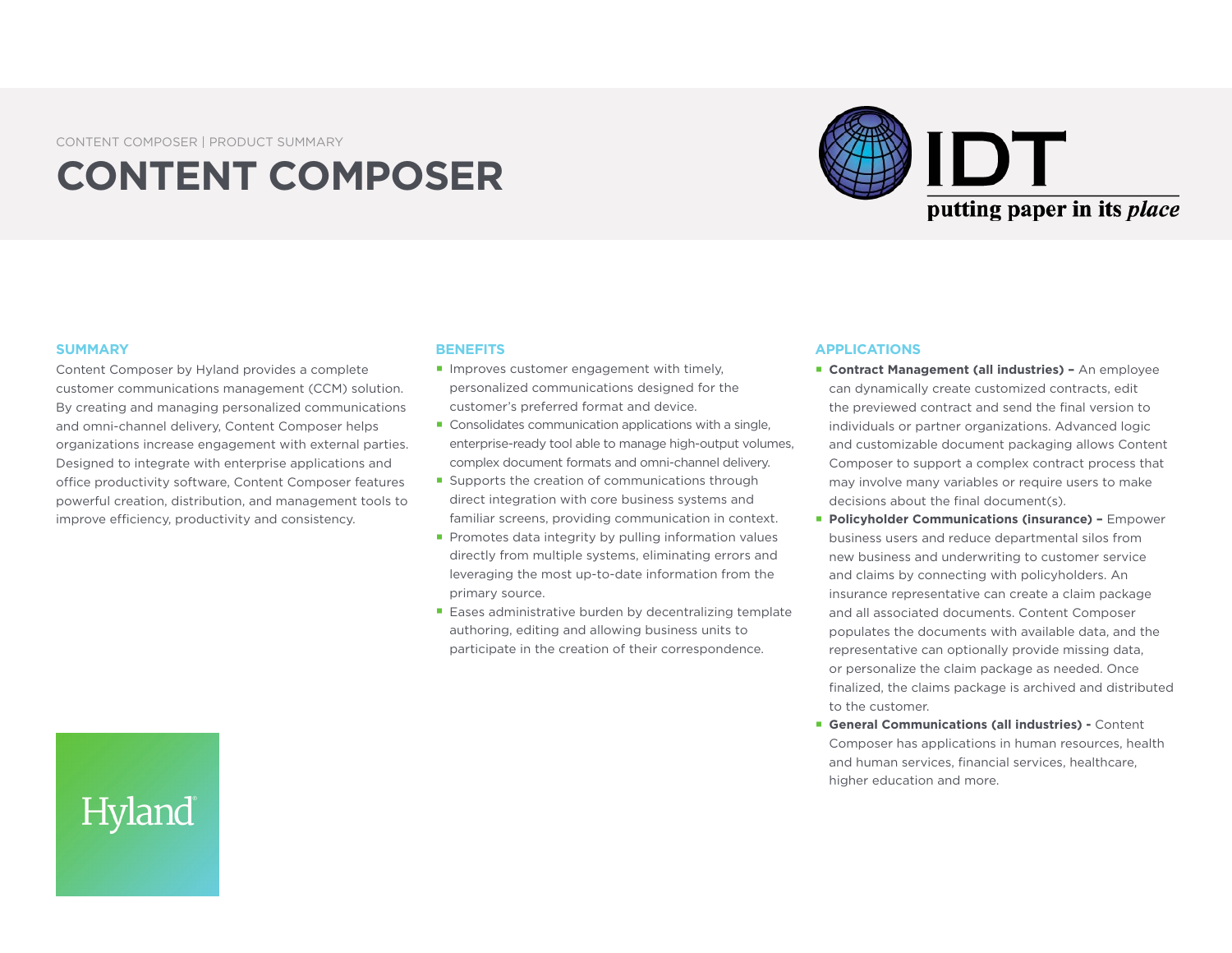

- **Template Design and Authoring:** Content Composer Studio creates a robust environment for administrators to create and manage complex components in a global library, providing central management for text blocks, processes, scripts and more. Templates can be authored by business owners in Microsoft Word, allowing business users to create and update their own templates. Component inheritance allows downstream templates to receive updates when the base component is changed.
- **On-Demand Document Creation:** User-initiated document creation provides interactive controls to personalize, package and approve the final composition.
- **Automated Document Creation:** Fully automated composition can be triggered by a third-party system or automated process. The composition of the documents, packaging, output transformation and distribution can all be pre-configured so that no user interaction is required.
- **Output:** Document transformation and omni-channel distribution is configurable and flexible to allow for the desired outcome.

### **KEY FEATURES**

- **Utilize data from multiple sources to create the most accurate and** up-to-date correspondence
- **Integrated data designer provides easy data modeling**
- Document designer provides intuitive interface for business process owners to author and manage document content
- On-demand document generation provides interactive experience for users to create critical documents
- **Automated document generation provides batch capability and frees up resources**
- Output design options provide document packaging, business logic, document transformation and configuration of distribution channels